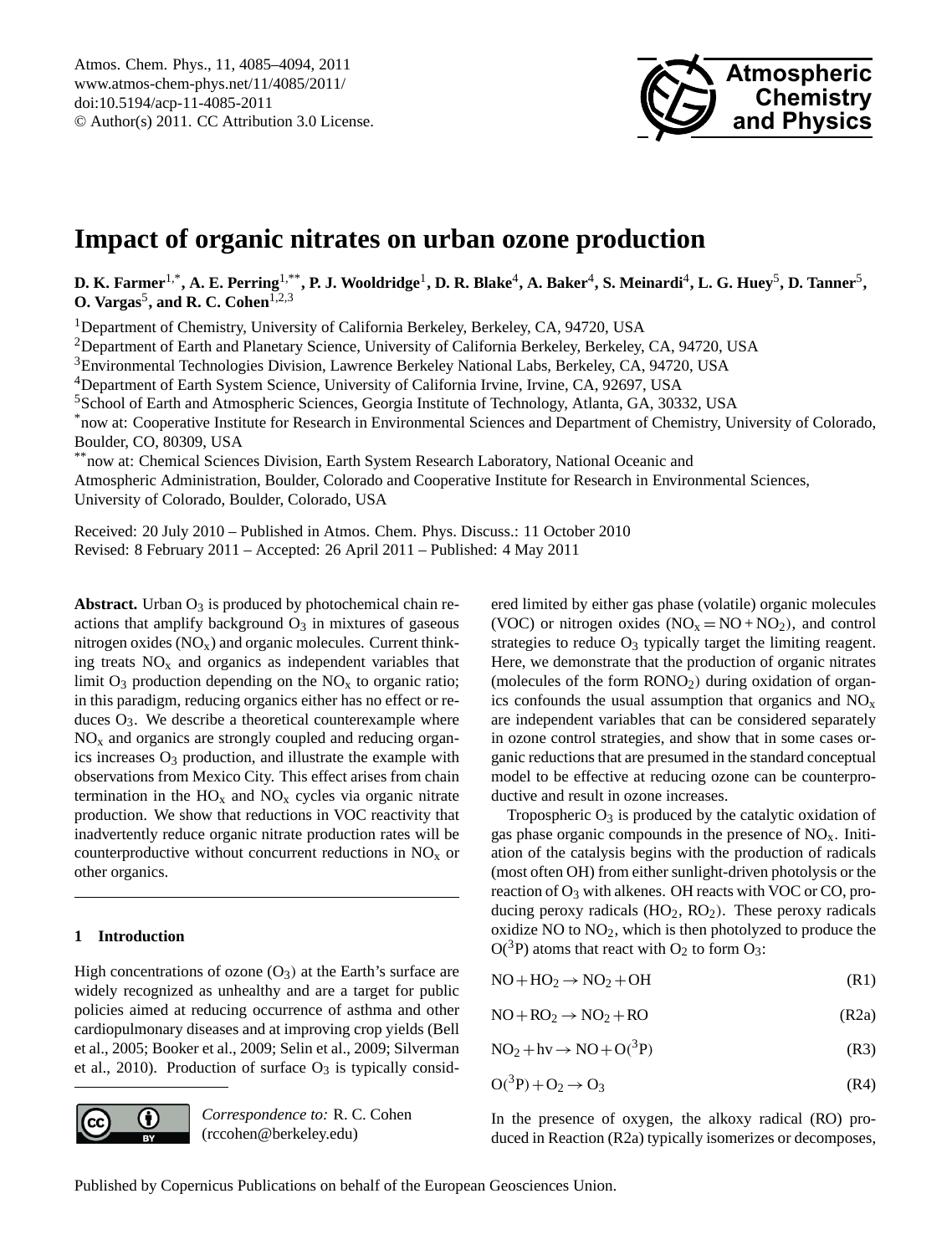resulting in production of  $RO<sub>2</sub>$  or  $HO<sub>2</sub>$ . Reaction of  $HO<sub>2</sub>$ with NO to reform OH completes the chain.

Ozone production (hereafter  $P_{\text{O}_3}$ ) by this radical chain continues until termination. Most often, we consider the effects of two classes of termination reactions. First, in air with low  $NO<sub>x</sub>$  to organic ratios ( $NO<sub>x</sub>$ -limited regime), peroxide formation (R5) dominates chain termination:

$$
RO2 + HO2 \rightarrow ROOH + O2
$$
 (R5)

In this regime, the addition of  $NO<sub>x</sub>$  increases  $O<sub>3</sub>$  production by enhancing the rates of (R1) and (R2a), while addition of VOC has little effect on  $O_3$  production rates as nearly every OH formed is already reacting with a VOC. In air with high  $NO<sub>x</sub>$  to organic ratios (variously called VOC limited,  $NO<sub>x</sub>$ saturated or  $NO<sub>x</sub>$  suppressed), nitric acid (HNO<sub>3</sub>) formation is the primary chain termination step:

$$
OH + NO_2 \rightarrow HNO_3 \tag{R6}
$$

In this regime, the addition of  $NO<sub>x</sub>$  decreases  $O<sub>3</sub>$  production because  $NO<sub>2</sub>$  effectively competes with the available organics for OH. Ozone production rates increase when organics are added or when  $NO<sub>x</sub>$  is removed. As a result of these competing chain termination reactions,  $P_{\text{O}_3}$  varies non-linearly with  $NO<sub>x</sub>$  at constant VOC (Liu et al., 1988; Thornton et al., 2002; Murphy et al., 2007).

Chain termination can also occur in reactions that result from combining  $RO<sub>2</sub>$  and  $NO<sub>x</sub>$  radicals to form either peroxy acyl nitrates (PNs =  $RC(O)O<sub>2</sub>NO<sub>2</sub>$ , Reaction R7) or alkyl and multifunctional nitrates  $(ANS = RONO<sub>2</sub>)$ , hereafter referred to as "alkyl nitrates", Reaction R2b):

$$
RC(O)O2 + NO2 \leftrightarrow RC(O)O2NO2
$$
 (R7)

$$
NO + RO_2 \rightarrow RONO_2 \tag{R2b}
$$

PNs are temporary reservoirs that release most of the  $NO<sub>x</sub>$ soon (minutes to hours) after formation. On regional and global scales it is widely understood that PN formation redistributes  $NO_x$ , decreasing  $NO_x$  in the urban core and increasing  $NO<sub>x</sub>$  downwind (Singh et al., 1981; Moxim et al., 1996; Heald et al., 2003; Hudman et al., 2004).

In contrast, ANs have been, with few exceptions (Shepson et al., 1993; Horowitz et al., 2007; Ito et al., 2009; Perring et al., 2009), considered nearly permanent sinks for  $NO<sub>x</sub>$  with consequences that are only local. Specific effects of AN formation on global- and continental-scale  $O_3$  in response to climate change have been the focus of recent model studies (Wu et al., 2007; Ito et al., 2009; Weaver et al., 2009). However, little attention has been paid to effects of AN formation on urban  $O_3$  and thus  $O_3$  control strategies. This is true both for simplified analytical models which often neglect the reactions leading to AN formation and for computationally intensive chemical transport models which represent chemistry using lumped mechanistic elements that reduce computing demands but do not accurately represent AN production.

The main goal of this paper is to analyze a simplified model of atmospheric chemistry, thus providing intuition about interpreting the combined effects of VOC reactivity and alkyl nitrate branching ratios in more complex chemical transport models representing urban air pollution and investigating possible control strategies. We also show that the hypothetical scenarios we discuss have relevance to thinking about a real world situation using analysis of observations from Mexico City.

## **2 Methods and measurements**

#### **2.1 Site**

Measurements were made at the T1 site at the Universidad Tecnical de Tecámac (UTTEC) in Tecámac, MX (19.703° N latitude, 98.982◦ W longitude, 2273 m elevation) as part of the MILAGRO (Megacity Impacts on Local, Global and Regional Environments) campaign. Inlets and instruments were located on the university campus, which is ∼30 km to the north of Mexico City, and lies between a large, unmanaged field and a large road that was a few hundred meters uphill and to the north of the site, typically downwind during the daytime. The site was located such that prevailing winds should be a few hours downwind from downtown Mexico City. Inlets for  $NO_{v,i}$  species (NO<sub>2</sub>,  $\Sigma$ PNs,  $\Sigma ANs_{(gas+aerosol)}$ , and  $HNO<sub>3(gas+aerosol)</sub>$ , O<sub>3</sub>, and CO were co-located approximately 10 m above ground level; instruments were kept in temperature-controlled containers. Measurements described in this paper were taken between 17 March and 29 March 2006.The site was characterized by mid-afternoon average temperature highs of 25 ◦C and presunrise lows of  $10^{\circ}$ C. Thunderstorms and precipitation were observed on several late-afternoons. The boundary layer grew rapidly in the mid-morning to 2–3 km (Fast et al., 2007).

#### **2.2 Instrumentation**

NO<sub>2</sub>,  $\Sigma$ PNs,  $\Sigma$ ANs<sub>(gas+aerosol)</sub>, and HNO<sub>3(gas+aerosol)</sub> were measured by the UC Berkeley thermal dissociation-laser induced fluorescence (TD-LIF) detector (Day et al., 2002). Briefly, air is pulled through a heated PFA inlet into a resistively-heated quartz tube, or oven. Classes of  $NO_{vi}$ species are thermally dissociated to  $NO<sub>2</sub>$  and an accompanying radical at temperatures characteristic of their bond energies. For example, in the configuration used during the MI-LAGRO campaign, peroxy and peroxy acyl nitrates ( $\Sigma$ PNs,  $\sum R_iO_2NO_2$ ) dissociate to NO<sub>2</sub> and RO<sub>2</sub> radicals at 180 °C, alkyl and multifunctional nitrates ( $\Sigma ANs$ ,  $\Sigma R_i ONO_2$ ) dissociate to  $NO<sub>2</sub>$  and RO radicals by 360 °C, and HNO<sub>3</sub> dissociates to  $NO<sub>2</sub>$  and OH at 620 °C. The difference in  $NO<sub>2</sub>$  detected in adjacent channels is thus the sum of each class: the  $\Sigma$ PNs mixing ratio is the difference in NO<sub>2</sub> signal detected in a 180 °C oven and NO<sub>2</sub> detected in an unheated oven. HONO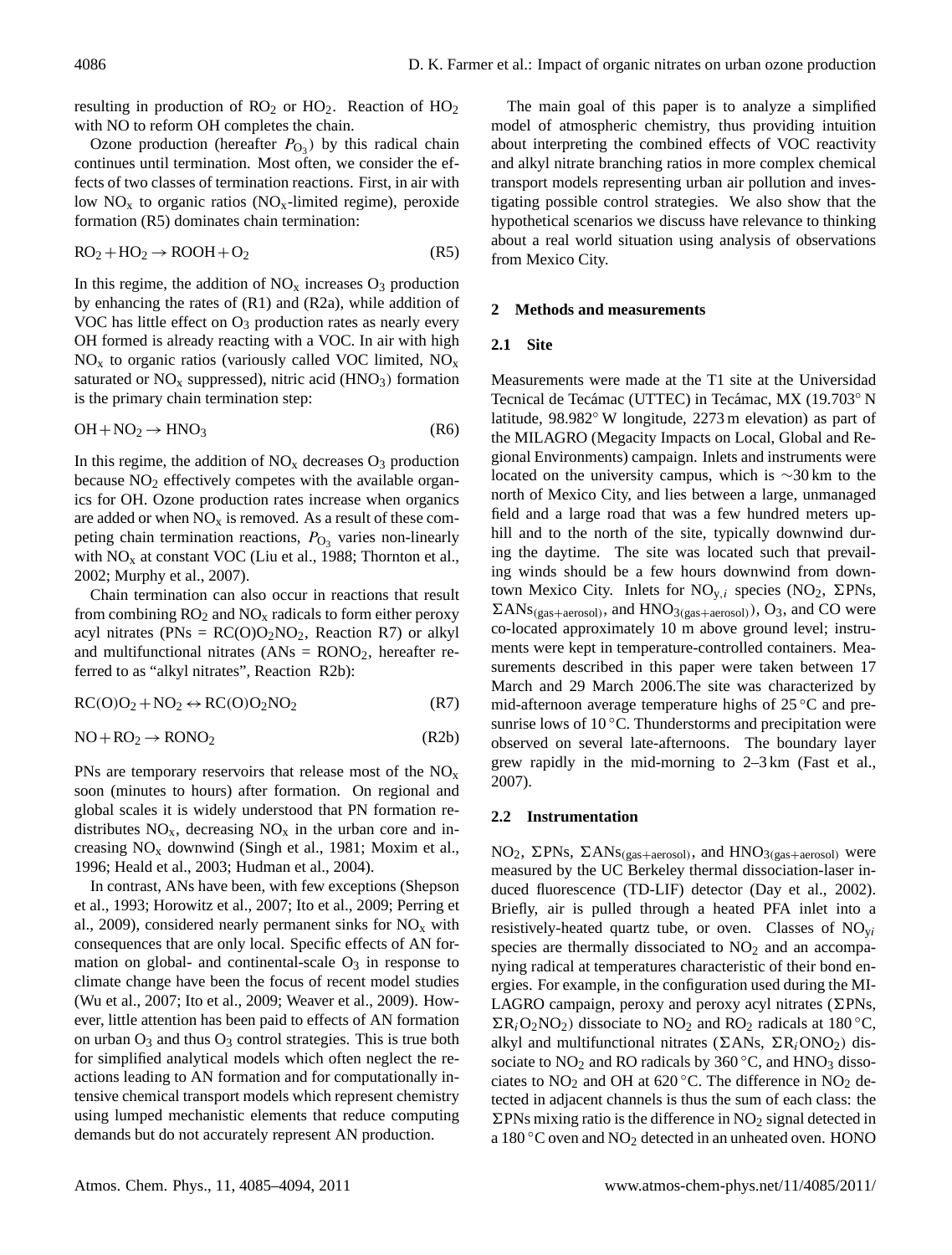is not detected in this system and  $N_2O_5$  dissociates in the  $\Sigma$ PNs channel. Semi-volatile particle-phase organic nitrates are expected to dissociate in the  $\Sigma ANs$  channel, and semivolatile particulate  $HNO<sub>3</sub>$  (i.e.,  $NH<sub>4</sub>NO<sub>3</sub>$ ) dissociates in the HNO<sup>3</sup> channels with unit efficiency (Rollins et al., 2010). During these experiments, a glass pinhole was placed at the entrance to the inlet to create a large pressure drop before air entered the ovens. This pressure drop minimized the effects of secondary chemistry on the observed concentrations. As a result, corrections that have been required at high NO or high O<sup>3</sup> for other inlet configurations were unnecessary.

 $NO<sub>2</sub>$  is detected by laser-induced fluorescence by exciting ground-state  $NO<sub>2</sub>$  radicals at 408 nm with a littrow configuration tunable diode laser (Toptica DL100). Laser power was at 9mW for the duration of the campaign, and the linewidth is <1 MHz. Measurements were taken at 1 Hz, averaged to three minutes and interpolated to a common time basis.

The TD-LIF was maintained in a 2 oven-2 cell mode in which  $NO<sub>2</sub>$  signal is detected from pairs of oven temperatures in two cells for approximately 25 min before the oven temperatures were ramped to the next pair of temperatures. For example, the two ovens would be set at  $180\degree C$  and 360 °C to measure  $\Sigma$ ANs, and then cooled to ambient and 180 °C to measure  $NO<sub>2</sub>$  and  $\Sigma$ PNs. Oven temperatures were overlapped during the ramping cycles at least once a day to intercompare and confirm that ovens set at identical temperatures detected identical NO<sub>2</sub>. The duty cycle to directly measure the full suite of  $NO_{vi}$  classes was 100 min. Note that  $\Sigma$ PNs and NO<sub>2</sub> were simultaneously measured for 50 min of each ramp cycle. For this analysis, data were interpolated to obtain a simultaneous set of  $NO<sub>vi</sub>$  measurements. Comparison of the  $\Sigma$ PN and  $\Sigma$ AN measurements using TD-LIF shows they have accuracy comparable to independent methods (Perring et al., 2010; Wooldridge et al., 2010).

 $O_3$  was measured by a commercial UV photometric  $O_3$ analyzer (TECO Model 49C). CO was measured by a modified commercial non-dispersed IR adsorption instrument (Thermo Environmental Systems, Model 48C) (Parrish et al., 1994). NO was measured by a chemiluminescence detector (Ryerson et al., 2000). VOCs were measured by Proton-Transfer Ion Trap Mass Spectrometry (Warneke et al., 2005), in situ gas chromatography, and ex situ GC analysis from canister samples.

#### **2.3 Data analysis**

We calculated observed VOC reactivity  $(s^{-1})$  as the sum of VOC mixing ratios, including CH4, scaled by their OH reactivity:

$$
\tau_{\text{VOC}} = \sum_{i} k_{\text{OH}+\text{VOC}_i} [\text{VOC}_i] \tag{1}
$$

Total OH reactivity was calculated by including  $CO$ ,  $NO<sub>x</sub>$ ,  $HNO<sub>3</sub>, SO<sub>2</sub>, O<sub>3</sub>$ , peroxides and peroxy radicals.

Rosen et al. (2004) described in detail how the observed branching ratio is calculated from the ratio of  $O_x (O_3 + NO_2)$ 

versus alkyl nitrates. Briefly, the instantaneous production rates of alkyl nitrates and  $O_3$  ( $P_{\Sigma ANs}$  and  $P_{O_3}$ , respectively) can be described by

$$
P_{\Sigma ANs} = \sum_{i} \alpha_i k_{\text{OH}+\text{VOC}_i} \text{[OH]}[\text{VOC}_i] \tag{2}
$$

$$
P_{\text{O}_3} = \sum_{i} \gamma_i (1 - \alpha_i) k_{\text{OH}+\text{VOC}_i} \text{[OH]}[\text{VOC}_i] \tag{3}
$$

where, for an individual  $VOC_i$ ,  $\alpha_i$  is the branching ratio and  $\gamma_i$  the number of O<sub>3</sub> produced, typically 2 (Rosen et al., 2004). Assuming that the VOC mixture is dominated by species with  $\gamma_i = 2$  and that the effective branching ratio of the entire VOC mix  $(\alpha)$  is relatively small  $(\ll 1)$ ,  $\alpha$  can be related to the ratio of  $O_3$  to  $\Sigma AN$  production (Rosen et al., 2004). If near enough to the VOC source to ignore deposition and entrainment, the ratio of  $O_3$  to  $\Sigma AN$  production can be approximated by observed changes ( $\Delta$ ) in O<sub>x</sub> and  $\Sigma$ ANs:

$$
\frac{\Delta O_{x}}{\Delta \Sigma ANs} \approx \frac{P_{O_{3}}}{P_{\Sigma ANs}} \approx \frac{2(1-\alpha)}{\alpha} \approx \frac{2}{\alpha}
$$
(4)

Using this relationship, we determined the effective branching ratio for the field site from observed  $O_3$ , NO<sub>2</sub> and  $\Sigma ANs$ . Note that this calculation assumes that all ANs observed by the TD-LIF are formed in the gas-phase through Reaction (R2b), whether they were observed in the gas or particle phase.

We calculate the VOC precursors of the observed  $\Sigma ANs$ following Rosen et al. (2004). The relative contribution of each VOC to an instantaneous  $\Sigma AN$  production was calculated from the VOC reactivity of the individual species  $(\tau_{VOC,i})$  scaled by the species' branching ratio  $(\alpha_i)$  and rate constant with respect to NO  $(k_{\text{NO+RO}_2})$ , normalized by the total production rate calculated as the sum over all  $\Sigma AN$  production (Eq. 5):

$$
\frac{P_{\text{AN},i}}{P_{\text{ZANs}}} = \frac{\tau_{\text{VOC},i} k_{\text{NO}+\text{RO}_2} \alpha_i}{\sum_{i} \tau_{\text{VOC},i} k_{\text{NO}+\text{RO}_2} \alpha_i}
$$
(5)

We use average afternoon (12:00 p.m.–06:00 p.m.) concentrations of each observed species to represent VOC reactivity. Several VOC species likely to be contributors to alkyl nitrate formation were not measured; to account for these, expected average afternoon mixing ratios were estimated from mixing ratios and relative abundance observed in the Mexico City region during the MCMA 2003 campaign (Dunlea et al., 2007) (starred entries in Table S1). These compounds represent <15 % of the total OH reactivity. Mixing ratios, branching ratios and rate constants used in this analysis are summarized in Table S1. This analysis includes observed  $\Sigma$ ANs as precursors, which are expected to react with OH radicals to become further functionalized (Rosen et al., 2004) and possibly form di-nitrates.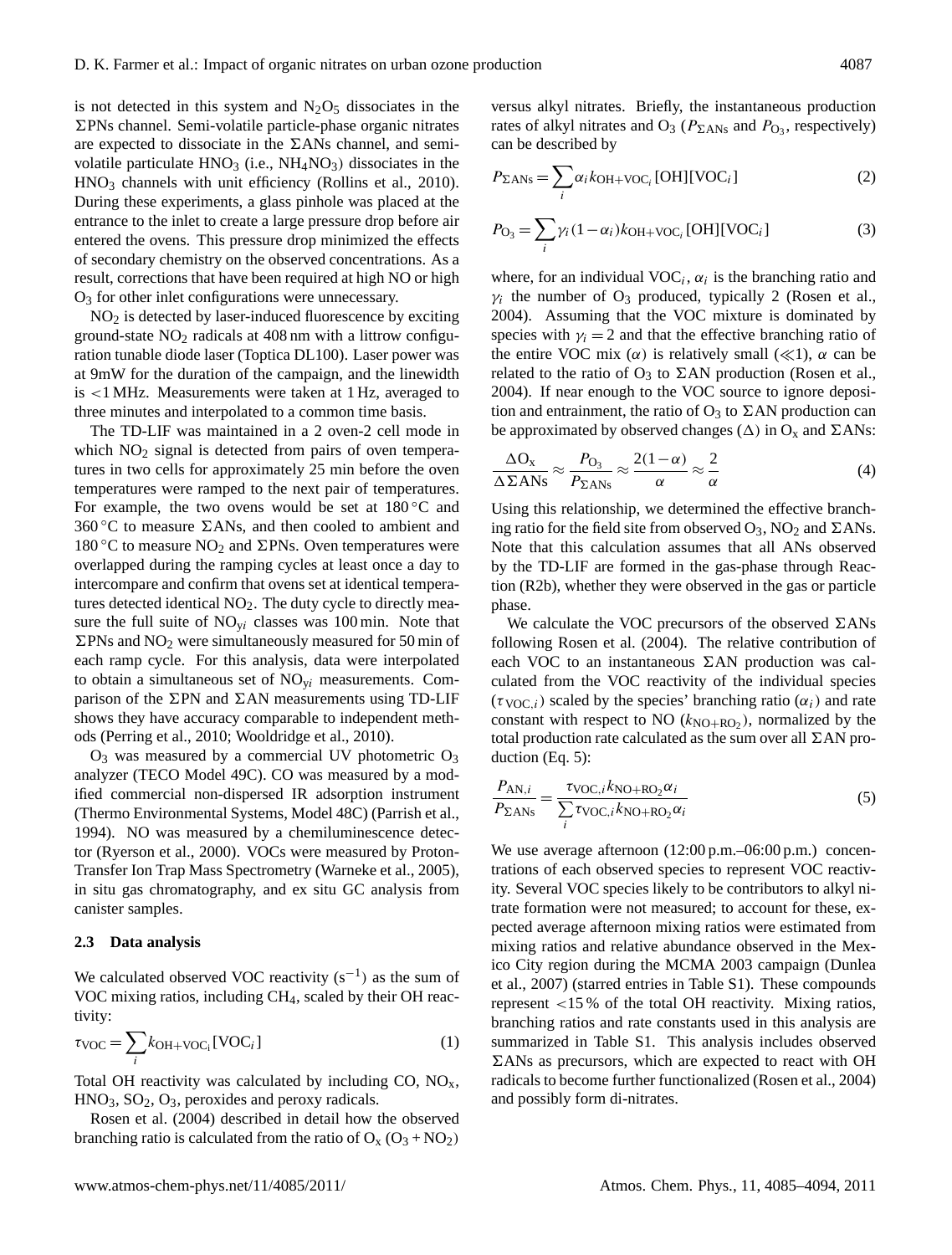## **2.4 Observations**

Daytime total OH reactivity ranged from 3–34  $\rm s^{-1}$ , with NO<sub>2</sub> comprising 9–35 % of the total during the day, and VOC and CO ranging 43–69 % of the total. The contributions to the afternoon reactivity were due to CO  $(31\%)$ , CH<sub>4</sub> (7 %), saturated hydrocarbons (13 %), unsaturated hydrocarbons (29 %),  $\Sigma$ ANs (5 %), and C<sub>6</sub>–C<sub>11</sub> aromatics (7 %), with aldehydes, ketones, alcohols, and formaldehyde making up the remaining 8 %. Aromatic concentrations largely follow the diurnal cycle of VOC reactivity but they contribute a larger fraction of VOC reactivity in the evening and morning than at midday (12 % vs. 7 %) indicating that they are a larger fraction of primary emissions. While benzene and toluene each comprise a third of observed nocturnal aromatics, they account for almost all (benzene 56 %, toluene 43 %) aromatic concentrations at peak  $O_3$  (02:00 p.m.). Daily  $\Sigma AN$  maxima were observed at noon and  $O_3$  maxima were observed at  $\sim$ 02:00 p.m. ΣANs were correlated with O<sub>x</sub> (= O<sub>3</sub> + NO<sub>2</sub>), consistent with previous observations in urban and rural environments (Day et al., 2003; Rosen et al., 2004; Cleary et al., 2005) and with our analysis of export in the Mexico city plume (Perring et al., 2010).

Relative contributions of VOC classes to OH reactivity and  $\Sigma AN$  production are shown in Fig. S1. As AN branching ratios for aromatics are less well established than for some of the other categories, the contribution of aromatics to ANs is calculated with two different estimated yields to provide an upper and lower limit of their contribution. The lower branching ratios are described in the table (5 % for benzene and toluene, 10 % for xylene, 8 % for all other aromatics), and are used throughout the paper unless otherwise specified. The upper estimates for aromatic branching ratios are 5 % for benzene and toluene, 10 % for xylene and 25 % for all other aromatics.

## **3 Discussion**

## **3.1 Analysis**

The effects of AN chemistry on  $P_{\text{O}_3}$  can be represented by a quadratic equation (Eqs. 6–12) that describes the coupled kinetics of Reactions (R1–R7) (Murphy et al., 2006). The equation describes  $P_{\text{O}_3}$  at a single time of day, and is derived from the understanding that  $HO_x (= OH + HO_2 + RO_2)$ radicals are in steady state. Using this equation is a reasonable approximation to the effects that would be observed in a fully coupled chemical transport model as peak  $P_{\text{O}_3}$  occurs at noon and is strongly correlated with observed  $O_3$  maxima. As  $HO<sub>x</sub>$  is assumed to be in steady-state, the production and loss rates are equal:

$$
P_{\text{HO}_x} = L_{\text{HO}_x} = k_{\text{OH} + \text{NO}_2} \times [\text{OH}][\text{NO}_2] + \alpha \times k_{\text{NO} + \text{RO}_2}
$$
  
×[NO][RO<sub>2</sub>] + 2k\_{\text{HO}\_2 + \text{HO}\_2} \times [HO\_2][\text{HO}\_2] + 2k\_{\text{RO}\_2 + \text{HO}\_2}  
×[HO<sub>2</sub>][RO<sub>2</sub>] + 2k\_{\text{RO}\_2 + \text{RO}\_2} \times [RO\_2][\text{RO}\_2] (6)

$$
[\text{HO}_2] \approx [\text{RO}_2] \approx \frac{\tau_{\text{VOC}}[\text{OH}]}{(1 - \alpha)k_{\text{NO} + \text{RO}_2}[\text{NO}]}
$$
(7)

Following Murphy et al. (2006), the instantaneous  $P_{\text{O}_3}$  is approximated from Eq. (3):

$$
P_{\text{O}_3} = k_{\text{HO}_2 + \text{NO}}[\text{HO}_2][\text{NO}] + k_{\text{RO}_2 + \text{NO}}[\text{RO}_2][\text{NO}]
$$
  
= 2 ×  $\tau_{\text{VOC}} \times [\text{OH}_{\text{calc}}]$  (8)

Combining the above equations and solving for OH, one finds:

$$
OH_{calc} = \frac{-b \pm \sqrt{b^2 - 4ac}}{2a}
$$
 (9)

where

$$
a = (2k_{\text{HO}_2 + \text{HO}_2} + 2k_{\text{RO}_2 + \text{HO}_2} + 2k_{\text{RO}_2 + \text{RO}_2})
$$
  
 
$$
\times \left(\frac{\tau_{\text{VOC}}}{(1 - \alpha) \times k_{\text{NO} + \text{RO}_2} \times \text{[NO]}}\right)^2
$$
 (10)

$$
b = k_{\text{OH} + \text{NO}_2} \times \text{[NO}_2] + \frac{\alpha \times k_{\text{NO} + \text{RO}_2} \times \tau_{\text{VOC}}}{(1 - \alpha)k_{\text{NO} + \text{RO}_2}}
$$
(11)

$$
c = -P_{\text{HO}_x} \tag{12}
$$

In the above equations,  $\tau_{VOC}$  is the VOC reactivity to OH  $(s^{-1})$ ,  $\alpha$  is the effective AN branching ratio for the ambient mix of VOC and  $P_{HO_x}$  is the HO<sub>x</sub> production rate. Rate constants for  $HO_2$  self-reaction ( $k_{HO_2+HO_2}$ ),  $HO_2$ -RO<sub>2</sub> reactions  $(k_{\text{HO}_2+\text{RO}_2})$  and RO<sub>2</sub> self-reaction  $(k_{\text{RO}_2+\text{RO}_2})$  were taken from the 15th JPL evaluation (Sander et al., 2006) and are  $2.74 \times 10^{-12}$ ,  $8 \times 10^{-12}$  and  $6.8 \times 10^{-14}$  cm<sup>3</sup> molec<sup>-1</sup> s<sup>-1</sup>, respectively. These numbers assume that rates for  $C_2H_5O_2$ are exemplary of all  $RO<sub>2</sub>$ , as described in Perring et al. (2001).

#### **3.2 Theoretical examples**

Figure 1a–d shows calculations of  $P_{\text{O}_3}$  using this equation with  $P_{\text{HO}_x} = 3.5 \times 10^6 \text{ molecule cm}^{-3} \text{ s}^{-1}$  and  $\alpha = 0$ , 0.035, 0.07 and 0.13. An increase in  $\alpha$  causes a decrease in  $P_{\text{O}3}$ independent of VOC reactivity. At larger VOC reactivity the effect is slightly larger. For example, doubling  $\alpha$  from 3.5 % to 7% with a VOC reactivity of  $5s^{-1}$  causes a 21% decrease in peak  $P_{\text{O}_3}$ , but the same change in  $\alpha$  at a VOC reactivity of  $10 s^{-1}$ causes a 26 % decrease in  $P_{\text{O}_3}$ . The effect of  $\alpha$  on maximum  $P_{\text{O}_3}$  can be approximated as  $(1-\alpha)^{2 \times \text{chain length}}$ , where chain length is the ratio of propagation to initiation rates for  $O<sub>3</sub>$  formation through the steps described above. This is useful to keep in mind as it helps to explain why  $RONO<sub>2</sub>$  production is not important at high  $NO<sub>x</sub>$  where chain lengths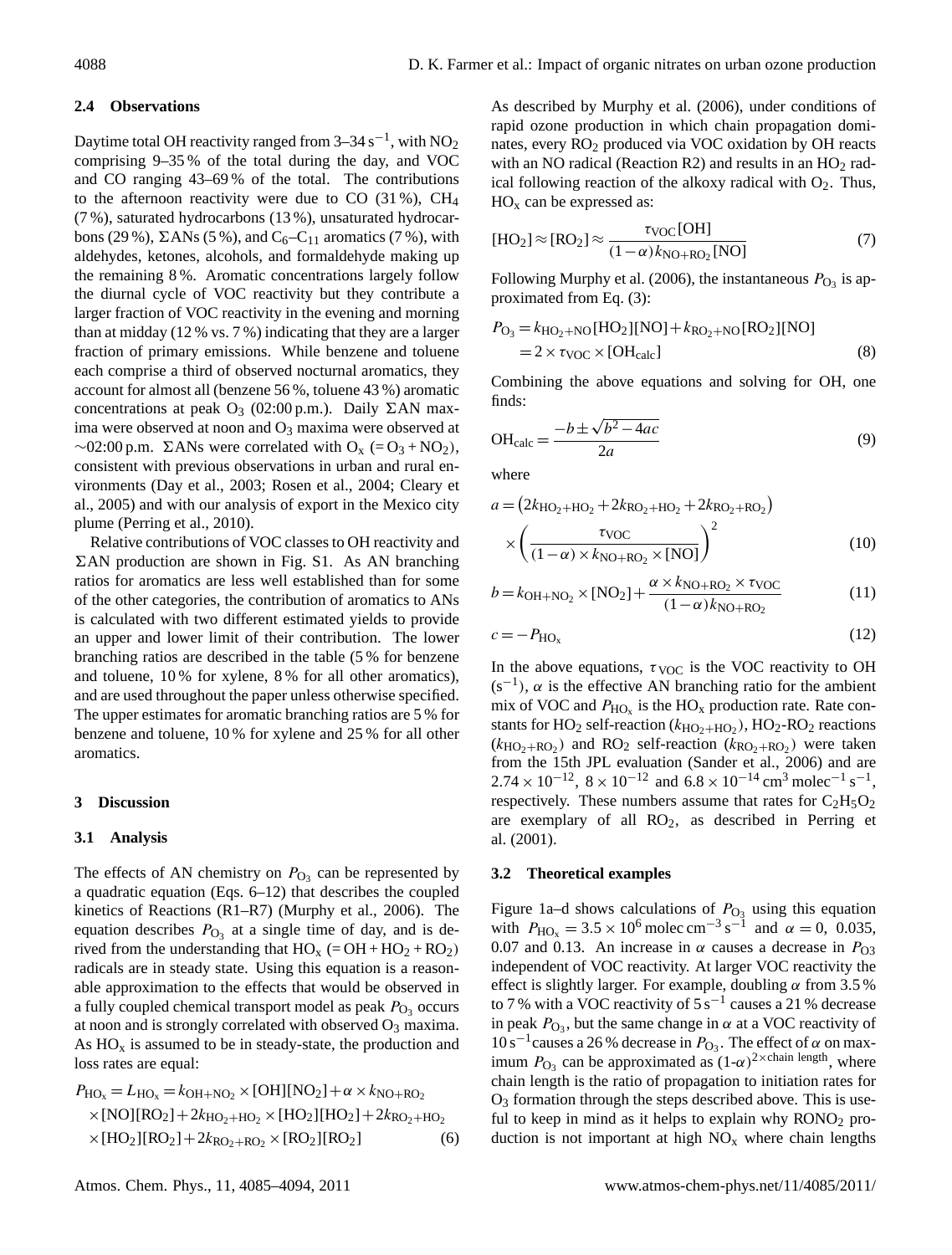

**Fig. 1.** Ozone production ( $P_{O_3}$ , ppb h<sup>-1</sup>) derived from an analytic model is plotted as a function of NO<sub>x</sub> and VOC reactivity under four different organic nitrate scenarios with branching ratios of 0 % **(a)**, 3.5 % **(b)**, 7 % **(c)**, 13 % **(d)** and a VOC-dependant branching ratio **(e)**. Given a single organic nitrate branching ratio (**a–d**), increasing VOCs increases  $P_{\text{O}_3}$ ; in the NO<sub>x</sub>-limited regime, increasing NO<sub>x</sub> increases  $P_{\text{O}_3}$  until a maximum is reached and the system becomes VOC-limited. Ignoring organic nitrate production severely over-estimates  $P_{\text{O}_3}$ maxima **(a)** compared to the 7 % AN branching ratios scenario **(b)** observed in Mexico City. A scenario in which VOC decreases are accompanied by a reduction in branching ratio from 13 to 3.5 % between VOC reactivities of 20 and 4 s−<sup>1</sup> **(f)** demonstrates the case in which the  $P_{\text{O}_3}$  maximum is centered (e). Decreasing VOC reactivity may actually increase  $P_{\text{O}_3}$ , counter to current thinking.

are only 1 or 2. AN formation also affects the  $NO<sub>x</sub>$  concentration at which the system transitions from  $NO<sub>x</sub>$ -limited to VOC-limited by a policy relevant percentage. For a given reactivity, maximum  $P_{\text{O}_3}$  occurs at a higher NO<sub>x</sub> when the calculation uses lower branching ratios. For example, at a reactivity of 4.5 s<sup>-1</sup>, ignoring AN formation ( $\alpha = 0$ %), we find peak  $P_{\text{O}_3}$  at 3.0 ppb NO<sub>x</sub>; with a 7% branching ratio peak  $P_{\text{O}_3}$  occurs at 2.8 ppb NO<sub>x</sub>. This shift of peak-NO<sub>x</sub> increases with reactivity: the same branching ratio shift ( $\alpha = 0$ % to 7%) at a higher reactivity of  $9s^{-1}$  results in a 13% change in the  $NO_x$  where  $P_{O_3}$  peaks.

The strong suppression of  $P_{\text{O}_3}$  by AN formation shown in Fig. 1a–d implies that organic emission reductions that affect the branching ratios in Reaction (R2) will affect  $P_{\text{O}_3}$ . For example, we have observed higher average branching rations in urban environs ( $\alpha = 5{\text -}10\%$ ) than in rural ones ( $\alpha = 3{\text -}4\%$ ) (Rosen et al., 2004; Perring et al., 2009, 2010). If we assume reducing VOC emissions results in a transition from an urban to rural VOC mix, then the reduction in  $\alpha$  will lead to an increase in  $O_3$  production. Note that branching ratios for isoprene range from 4 % to 12 % (Tuazon et al., 1990; Chen et al., 1998; Sprengnether et al., 2002; Patchen et al., 2007; Paulot et al., 2009; Perring et al., 2009), and that depending on the choice of urban mix and effective biogenic branching ratio, the effect on  $P_{\text{O}_3}$  would vary. To illustrate the effect we are describing, Fig. 1e shows a calculation of  $P_{\text{O}_3}$ for  $\alpha$  decreasing from 0.13 to 0.035 as reactivity decreases from  $20 s^{-1}$  to  $4 s^{-1}$  (Fig. 1f). The figure demonstrates that accounting for the effects of RONO<sub>2</sub> formation can fundamentally change the shape of the  $P_{\text{O}_3}$  contour map with a peak occurring in the center rather than the nearly vertical ridge line shown in Fig. 1a–d. Although there are a number of other metrics for considering the effects of VOC changes on  $P_{\text{O}_3}$  (e.g. incremental reactivity, ozone production potential, Pickering et al., 1990; FinlaysonPitts et al., 1997), to our knowledge none of these methods has a functional form capable of predicting an increase in ozone in response to VOC reductions.

This figure uses a larger branching ratio than we have observed in the atmosphere to exaggerate the effect we are describing. A more realistic scenario is useful to indicate how RONO<sup>2</sup> chemistry would effect a policy relevant discussion of VOC vs.  $NO<sub>x</sub>$  reductions. For the purposes of evaluating policy options, it is common to consider examples where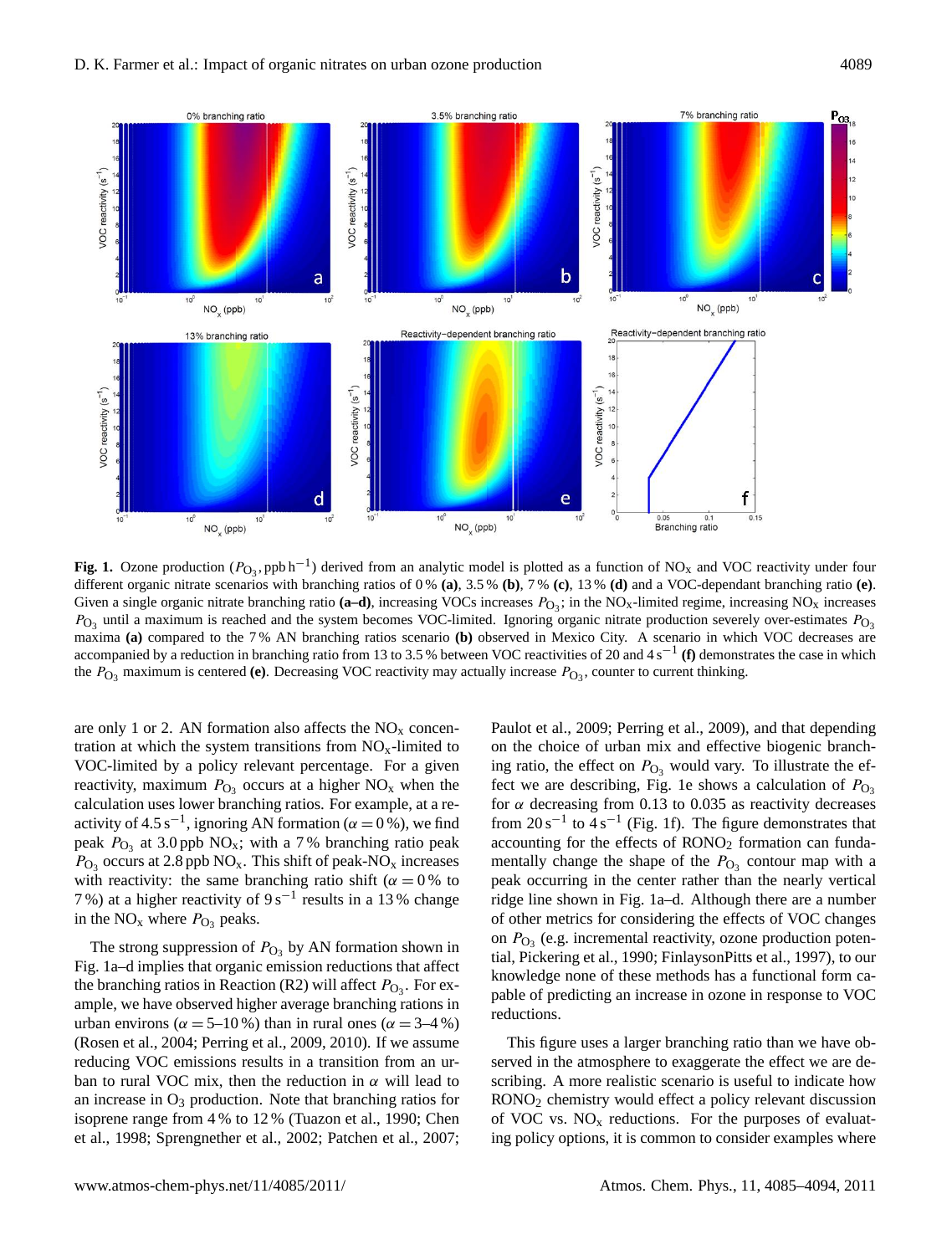VOC or  $NO<sub>x</sub>$  emissions are reduced by about 30%. Using that as a metric, in Fig. 2 we compare the effect of two hypothetical ozone reduction strategies to a reference case with 7% branching ratio and  $\tau_{\text{VOC}} = 4.5 \,\text{s}^{-1}$  (the solid  $P_{\text{O}_3}$  curve in Fig. 2). In the first strategy we imagine uniform emission reductions that result in a 30 % reduction in organic reactivity with no change to  $\alpha$  (the lowest, dashed  $P_{\text{O}_3}$  curve in Fig. 2). The result is a decrease in  $P_{\text{O}_3}$  for  $\text{NO}_x > 0.7$  ppb; this decrease changes with  $NO<sub>x</sub>$  mixing ratios, approaching 20 % above 5 ppb  $NO_x$ . If instead the same 30 % reduction of VOC reactivity occurs concurrently with a decrease in  $\alpha$  from 7 % to 3.5 % (the dotted curve in Fig. 2) the result is mixed. At high  $NO<sub>x</sub>$  where  $HNO<sub>3</sub>$  formation dominates chain termination, VOC controls are effective. In this example, VOC controls do not reduce  $P_{\text{O}_3}$  by at least 10 % unless  $NO<sub>x</sub>$  is over 8 ppb. However, peak ozone production rates increase and ozone production increases at all values of  $NO<sub>x</sub>$ below 3 ppb, making it likely that ozone will increase at all locations downwind of the urban core. As a result of these calculations, we believe that much more careful attention to the effect of  $\text{RONO}_2$  formation on  $P_{\text{O}_3}$  will provide new insights into optimal urban  $O_3$  control strategies. We note that these calculations consider a single  $NO:NO<sub>2</sub>$  ratio, and that the assumptions required for Eq. (7) may not hold for the low-NOx/high VOC reactivity regime of the upper left corner of Fig. 1a–e. For example, for a VOC reactivity of  $5 s^{-1}$ , the assumption that every  $RO<sub>2</sub>$  reacts with NO is invalid at NO concentrations on the order of a ppt, as reactions with HO<sup>2</sup> radicals become significant. At higher VOC reactivities, the break-down of the assumption occurs at higher  $NO<sub>x</sub>$ concentrations: for example, for an airmass with  $20 s^{-1}$  VOC reactivity, the assumption required for Eq. (7) breaks down at 0.4 ppb NO. Additionally,  $HO_2$  and  $RO_2$  radicals can react with  $O_3$ ,

$$
HO_2 + O_3 \rightarrow OH + 2O_2 \tag{R8}
$$

$$
RO2 + O3 \rightarrow RO + 2O2
$$
 (R9)

Reaction (R8) produces OH radicals, thus effectively recycling  $HO_x$  radicals. For 60 ppb  $O_3$ , this reaction accounts for  $>5\%$  of the HO<sub>2</sub> sinks when NO<sub>x</sub> is <0.2 ppb and HO<sub>2</sub> is high. In parallel to  $HO_2$ ,  $RO_2 + O_3$  reactions effectively recycle  $RO<sub>2</sub> + HO<sub>2</sub>$  radicals, and have no significant effect on the modeled  $HO_x$  and  $P_{O_3}$ . The reaction rate for Reaction (R9) is approximately 200 times slower than Reaction (R8) (Tyndall et al., 1998), and cannot compete with other  $RO<sub>2</sub>$  reactions in our model system. While the  $NO:NO<sub>2</sub>$  ratio depends on  $O<sub>3</sub>$ ,  $HO<sub>2</sub>$  and  $RO<sub>2</sub>$ , and thus varies, the algebraic solution presented is accurate for an instantaneous choice of those variables, and the values used in this manuscript are typical of observations made in Mexico City.

## **3.3 Application to Mexico City**

To illustrate with an example, this chemistry is likely important to the options for ozone control in Mexico City. O<sub>3</sub>



**Fig. 2.** Under three sample VOC-NO<sub>x</sub> regimes,  $P_{\text{O}_3}$  varies as a function of  $NO<sub>x</sub>$ : for observed conditions in Mexico City (solid line; VOC reactivity of  $4.5 s<sup>-1</sup>$ , ANs branching ratio of 7%); a 30 % reduction in VOC reactivity with no change in branching ratio (dashed line,  $3.2 s^{-1}$ , 7%), and a combined 30% reduction in VOC reactivity and subsequent 3.5 % branching ratio, the result of targeted reduction in aromatics and other high-branching ratio VOCs (dotted line).

production in the Mexico City area is in a  $NO<sub>x</sub>$ -suppressed regime (Lei et al., 2007; Tie et al., 2007). This is most evident in increased odd-oxygen levels on weekends in response to the decreased  $NO<sub>x</sub>$  concentrations (Stephens et al., 2008). Long-term studies show that  $NO<sub>x</sub>$  and CO decreased over the last 20 yr by 10 and 70 %, respectively (Arriaga-Colina et al., 2004; Stephens et al., 2008). Total VOC concentrations have been essentially constant (Arriaga-Colina et al., 2004). PAN concentrations have decreased from daily maxima of 34 to 15 ppb between 1997 and 2003. This is a steeper decrease than in  $NO<sub>x</sub>$  and is likely due to reduced emissions of specific hydrocarbons (Marley et al., 2007).

As described in Sect. 2.3, we use the slope of the  $O_x$  −  $\Sigma$ ANs correlation (Fig. 3) to derive an effective branching ratio α of 7 $\pm$ 1 % (1σ). Observations of C<sub>1</sub>-C<sub>4</sub> ANs show they account for 5–10% of the observed  $\Sigma$ ANs. We estimate fractional contributions of observed organics to the total  $\Sigma$ ANs, finding that 5% of alkyl nitrates are derived from oxidation of  $C_1$  to  $C_4$  alkanes, 10–26% are derived from aromatic VOCs, and 29–35 % are derived from unsaturated hydrocarbons (Fig. S1). Longer-chain saturated hydrocarbons are 24–29% of the AN precursors and  $\Sigma$ ANs themselves 8– 10 %. The predicted branching ratio is 4 %, about half of what we observe, indicating that there are additional high AN yield compounds that were not measured; the predicted branching ratio is similar to the difference between AN yields inferred from the O<sub>3</sub>- $\Sigma$ AN correlation and observed VOC in other urban areas including Sacramento and Houston (Rosen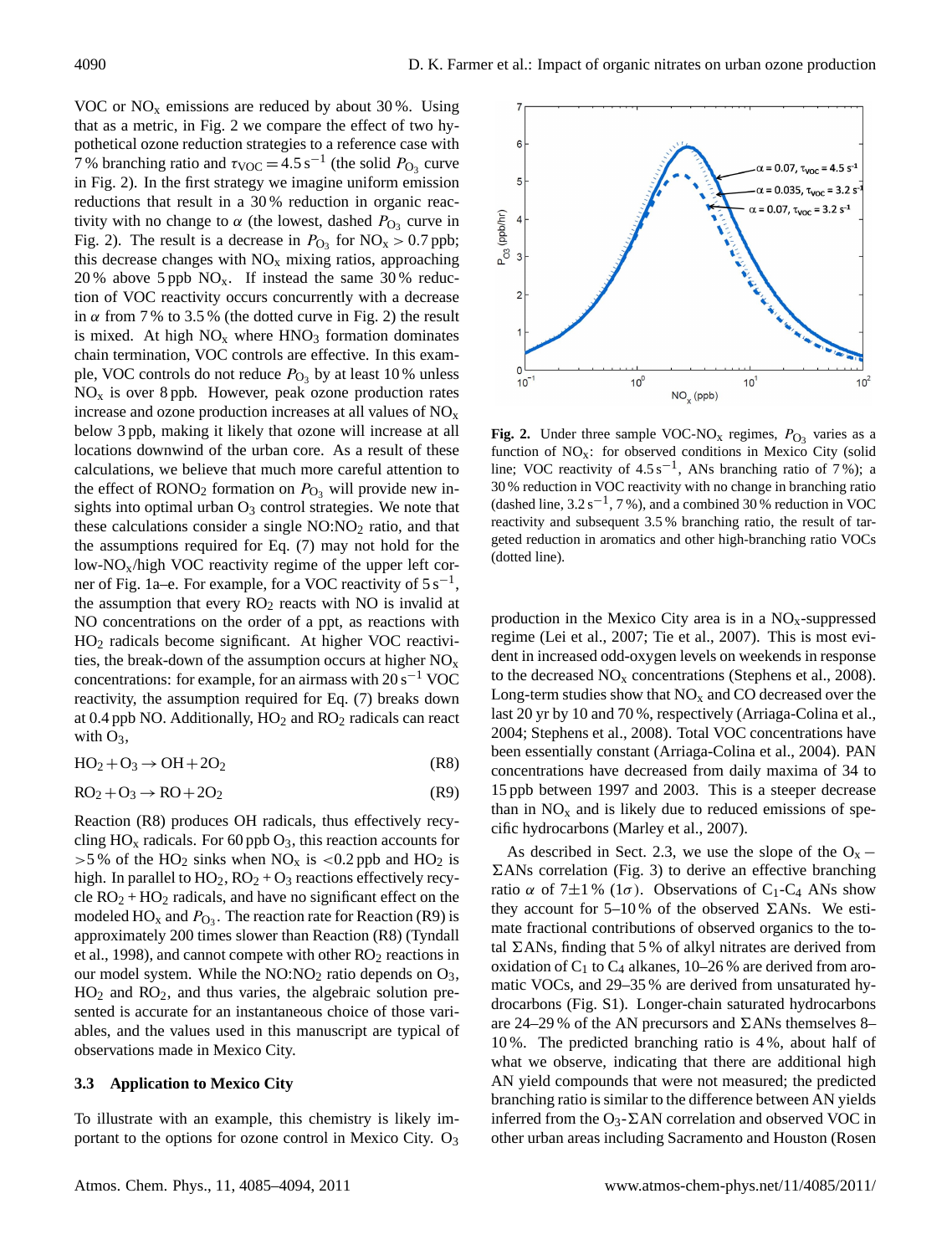

**Fig. 3.** The net branching ratio of 7 % for total alkyl nitrates in the Mexico City region is calculated from the slope  $(27$  ppb ppb<sup>-1</sup>) of the correlation of  $O_x (NO_2 + O_3)$  and  $\Sigma ANs$  observations.

et al., 2004; Cleary et al., 2005). These results from the Tecamac ground site are consistent with concurrent aircraft observations taken in and downwind of the Mexico City plume (Perring et al., 2010).

As the effective  $\alpha$  is so high (larger than we have observed in other cities), it is reasonable to imagine that control strategies targeting  $O_3$  or particulate matter would alter the effective branching ratio of the hydrocarbon mixture in Mexico City. This could occur as a transition to a rural mixture dominated by lower- $\alpha_i$  VOCs as described in the theoretical example above, or by direct management of anthropogenic emissions. For example, long chain hydrocarbons are thought to be important to secondary organic aerosol (SOA) and might be deliberately reduced in an attempt to lower SOA. These chemicals also have some of the largest branching ratios (∼30 %) to AN formation (Lim et al., 2009). We calculate that an emission control strategy resulting in a selective 50% reduction of the  $C_5$  and larger alkanes that we measured would reduce VOC reactivity by 4 % and  $\alpha$  by 14 %. Starting with the reference case in Fig. 2 (4.5 s<sup>-1</sup>,  $\alpha = 7\%$ ), this change would increase peak  $P_{\text{O}_3}$ from 5.9 ppb h<sup>-1</sup> to 6.1 ppb h<sup>-1</sup>. Note that if the AN branching ratio effect on  $P_{\text{O}_3}$  described in this paper is ignored (i.e.,  $\alpha = 0$ ), a 4% reduction in VOC reactivity from 4.5 s<sup>-1</sup> reduces peak  $P_{\text{O}_3}$  in this model from 8.4 to 8.2 ppb h<sup>-1</sup>. It is now believed that a class of intermediate volatility organic compounds (IVOC) are not measured by current techniques but react rapidly to form SOA in urban plumes (Robinson et al., 2007). These IVOC would have high (∼30 %) AN yields. If we assume they are an additional 4 % of the reactivity, removal of these molecules would increase  $P_{\text{O}_3}$  by 6 % to 6.3 ppb h−<sup>1</sup> . Similarly, AN formation from aromatics are estimated to occur more efficiently than the average VOC (Atkinson et al., 2003; Wagner et al., 2003). Aromatics have been dramatically reduced in the US through use of reformulated fuels and one might imagine a similar control strategy could be implemented in Mexico City. However, the branching ratios for aromatics are poorly known for the first oxidation stage and completely unknown for subsequent oxidation steps. As described above (Sect. 2.4), we calculate aromatic ANs yields with both low and high branching ratios. The higher values are intended to represent the possible range for chemical production of ANs in subsequent stages of aromatic oxidation. Aromatic precursors contribute 10 % of  $\Sigma$ ANs for the lower yields and 26% for higher yields. The higher yields raise the effective branching ratio by 17– 19 %, depending on whether potential IVOC are included in the calculation. Complete removal of aromatics would either result in no change in the  $P_{\text{O}_3}$  maximum (5.9 ppb h<sup>-1</sup>, low aromatic branching ratios) or increase the  $P_{\text{O}_3}$  maximum by 3% to 6.1 ppb h<sup>-1</sup> (high aromatic branching ratios). If instead of complete removal we imagine 50% removal of  $C_5$ and larger alkanes, IVOC and aromatics, we predict that peak  $P_{\text{O}_3}$  would increase by 5–6%. These effects are magnified for systems with higher VOC reactivity: for a system with twice the VOC reactivity  $(9s^{-1})$ , a 50% removal of C<sub>5</sub> and larger alkanes, IVOC and aromatics would result in an 8–9 % increase in the  $P_{\text{O}_3}$  maximum. It should be noted that the history of air quality control measures has focused on reducing vapor pressure – an action which had the likely consequence of increasing  $\alpha$ , while current trends toward replacing gasoline with higher vapor pressure fuels (e.g. ethanol) act in the converse to decrease  $\alpha$ .

Perring et al. (2010) demonstrated that the  $\Sigma AN$  branching ratio can decrease with photochemical age as an urban plume evolves, changing from 12 % to 2 % with 50 h of processing. This is consistent with ground-based observations that branching ratios in urban areas are typically higher than in rural areas, suggesting that the concurrent effect of changing VOC mix and  $\Sigma AN$  branching ratios on  $P_{O_3}$  is relevant over a wide range of atmospherically relevant regimes (Perring et al., 2010).

## **4 Conclusions**

AN formation, a relatively minor reaction that is more or less ignored in the standard models guiding air pollution control strategies, is surprisingly important. We show both in a model and with a real world example of Mexico City that the effects of AN formation can counteract the benefits of VOC reductions on ozone production. Under circumstances of significant photochemistry and high VOC reactivity, removing VOCs can change the effective  $\Sigma AN$  branching ratio, potentially increasing  $O_3$  production and changing the  $NO<sub>x</sub>$  and VOC dependence of  $P<sub>O<sub>3</sub></sub>$ . This chemistry may also be a partial explanation for why ozone reductions are slowing in Los Angeles, a city where VOC controls have until recently been effective. Independent of these two examples, the effect of AN production on  $O_3$  formation rates indicates that additional thought should be given to AN formation in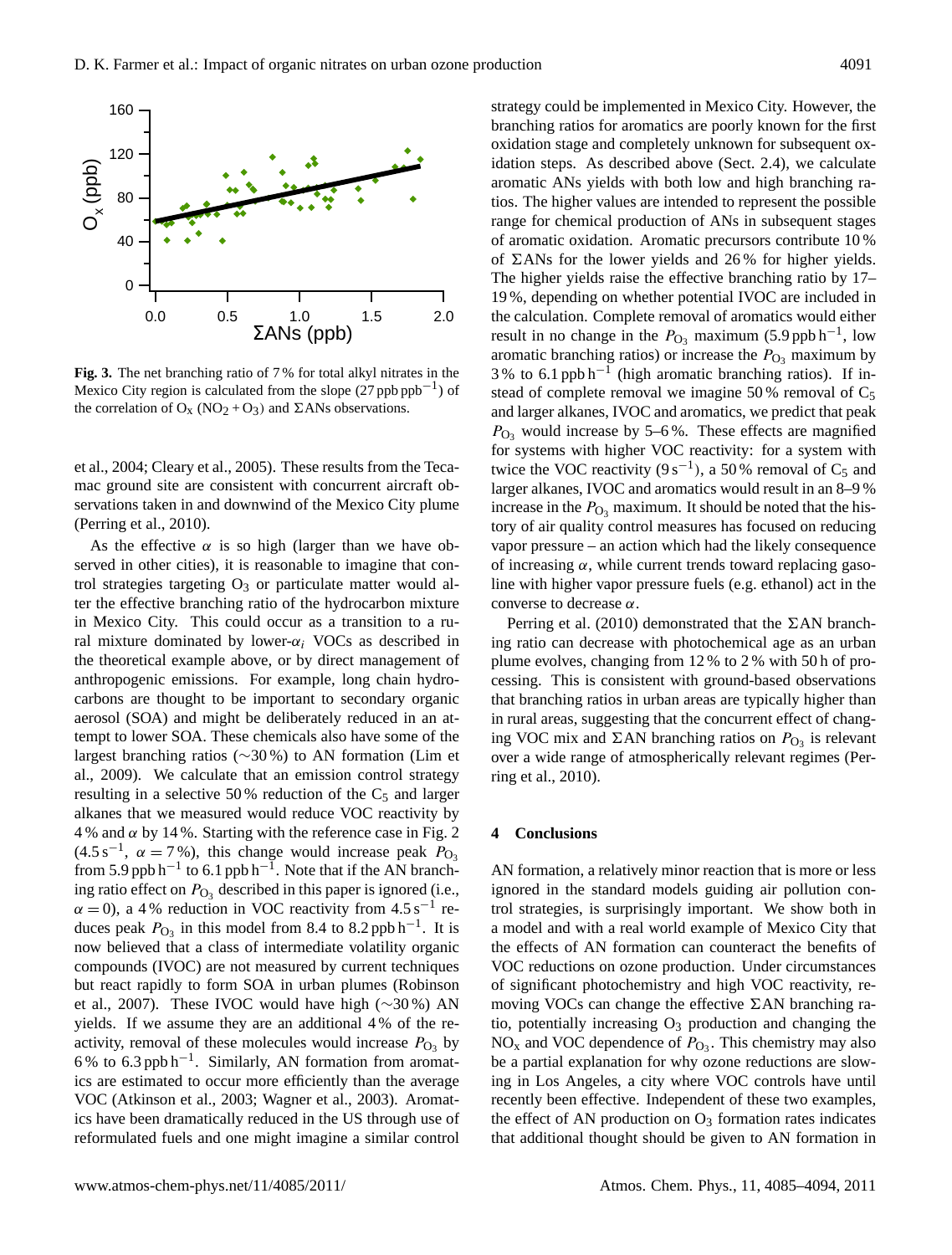designing air quality control strategies and additional attention should be given to understanding the chemical mechanisms for production of ANs and to accurately representing them in the photochemical mechanisms used for air quality modeling. At present, chemical mechanisms used in urban and regional air quality models do not treat AN formation in detail in the first stage of oxidation, let alone in the subsequent ones. The problem may be even more severe for multifunctional oxidation products for which there are relatively few constraints from the laboratory. Until the mechanisms in such models are evaluated, approximate calculations could be used to supplement those models in planning.

## **Supplementary material related to this article is available online at: [http://www.atmos-chem-phys.net/11/4085/2011/](http://www.atmos-chem-phys.net/11/4085/2011/acp-11-4085-2011-supplement.pdf) [acp-11-4085-2011-supplement.pdf](http://www.atmos-chem-phys.net/11/4085/2011/acp-11-4085-2011-supplement.pdf)**.

*Acknowledgements.* The authors thank Joost de Gouw from NOAA-ESRL for additional VOC data. This research was funded by NSF grants ATM-0639847 and ATM-0511829.

Edited by: I. Trebs

## **References**

- Arriaga-Colina, J. L., West, J. J., Sosa, G., Escalona, S. S., Ordunez, R. M., and Cervantes, A. D. M.: Measurements of VOCs in Mexico City (1992-2001) and evaluation of VOCs and CO in the emissions inventory, Atmos. Environ., 38, 2523–2533, 2004.
- Atkinson, R. and Arey, J.: Gas-phase tropospheric chemistry of biogenic volatile organic compounds: a review, Atmos. Environ., 37, S197–S219, 2003.
- Bell, M. L., Dominici, F., and Samet, J. M.: A meta-analysis of time-series studies of ozone and mortality with comparison to the national morbidity, mortality, and air pollution study, Epidemiology, 16, 436–445, 2005.
- Booker, F., Muntifering, R., McGrath, M., Burkey, K., Decoteau, D., Fiscus, E., Manning, W., Krupa, S., Chappelka, A., and Grantz, D.: The Ozone Component of Global Change: Potential Effects on Agricultural and Horticultural Plant Yield, Product Quality and Interactions with Invasive Species, J. Int. Plant Biol., 51, 337–351, 2009.
- Chen, X. H., Hulbert, D., and Shepson, P. B.: Measurement of the organic nitrate yield from OH reaction with isoprene, J. Geophys. Res., 103, 25563–25568, 1998.
- Cleary, P. A., Murphy, J. G., Wooldridge, P. J., Day, D. A., Millet, D. B., McKay, M., Goldstein, A. H., and Cohen, R. C.: Observations of total alkyl nitrates within the Sacramento Urban Plume, Atmos. Chem. Phys. Discuss., 5, 4801–4843, [doi:10.5194/acpd-](http://dx.doi.org/10.5194/acpd-5-4801-2005)[5-4801-2005,](http://dx.doi.org/10.5194/acpd-5-4801-2005) 2005.
- Day, D. A., Wooldridge, P. J., Dillon, M. B., Thornton, J. A., and Cohen, R. C.: A thermal dissociation laser-induced fluorescence instrument for in situ detection of  $NO<sub>2</sub>$ , peroxy nitrates, alkyl nitrates, and  $HNO<sub>3</sub>$ , J. Geophys. Res., 107, 4046, [doi:10.1029/2001JD000779,](http://dx.doi.org/10.1029/2001JD000779) 2002.
- Day, D. A., Dillon, M. B., Wooldridge, P. J., Thornton, J. A., Rosen, R. S., Wood, E. C., and Cohen, R. C.: On alkyl nitrates,  $O_3$ , and the "missing  $NO_y$ ", J. Geophys. Res., 108, 4501, [doi:10.1029/2003JD003685,](http://dx.doi.org/10.1029/2003JD003685) 2003.
- Dunlea, E. J., Herndon, S. C., Nelson, D. D., Volkamer, R. M., San Martini, F., Sheehy, P. M., Zahniser, M. S., Shorter, J. H., Wormhoudt, J. C., Lamb, B. K., Allwine, E. J., Gaffney, J. S., Marley, N. A., Grutter, M., Marquez, C., Blanco, S., Cardenas, B., Retama, A., Ramos Villegas, C. R., Kolb, C. E., Molina, L. T., and Molina, M. J.: Evaluation of nitrogen dioxide chemiluminescence monitors in a polluted urban environment, Atmos. Chem. Phys., 7, 2691–2704, [doi:10.5194/acp-7-2691-2007,](http://dx.doi.org/10.5194/acp-7-2691-2007) 2007.
- Fast, J. D., de Foy, B., Acevedo Rosas, F., Caetano, E., Carmichael, G., Emmons, L., McKenna, D., Mena, M., Skamarock, W., Tie, X., Coulter, R. L., Barnard, J. C., Wiedinmyer, C., and Madronich, S.: A meteorological overview of the MILA-GRO field campaigns, Atmos. Chem. Phys., 7, 2233–2257, [doi:10.5194/acp-7-2233-2007,](http://dx.doi.org/10.5194/acp-7-2233-2007) 2007.
- FinlaysonPitts, B. J. and Pitts, J. N.: Tropospheric air pollution: Ozone, airborne toxics, polycyclic aromatic hydrocarbons, and particles, Science, 276, 1045–1052, 1997.
- Heald, C. L., Jacob, D. J., Fiore, A. M., Emmons, L. K., Gille, J. C., Deeter, M. N., Warner, J., Edwards, D. P., Crawford, J. H., Hamlin, A. J., Sachse, G. W., Browell, E. V., Avery, M. A., Vay, S. A., Westberg, D. J., Blake, D. R., Singh, H. B., Sandholm, S. T., Talbot, R. W., and Fuelberg, H. E.: Asian outflow and trans-Pacific transport of carbon monoxide and ozone pollution: An integrated satellite, aircraft, and model perspective, J. Geophys. Res., 108, 4804, [doi:10.1029/2003JD003507,](http://dx.doi.org/10.1029/2003JD003507) 2003.
- Horowitz, L. W., Fiore, A. M., Milly, G. P., Cohen, R. C., Perring, A., Wooldridge, P. J., Hess, P. G., Emmons, L. K., and Lamarque, J. F.: Observational constraints on the chemistry of isoprene nitrates over the eastern United States, J. Geophys. Res., 112, D12S08, [doi:10.1029/2006JD007747,](http://dx.doi.org/10.1029/2006JD007747) 2007.
- Hudman, R. C., Jacob, D. J., Cooper, O. R., Evans, M. J., Heald, C. L., Park, R. J., Fehsenfeld, F., Flocke, F., Holloway, J., Hubler, G., Kita, K., Koike, M., Kondo, Y., Neuman, A., Nowak, J., Oltmans, S., Parrish, D., Roberts, J. M., and Ryerson, T.: Ozone production in transpacific Asian pollution plumes and implications for ozone air quality in California, J. Geophys. Res., 109, D23S10, [doi:10.1029/2004JD004974,](http://dx.doi.org/10.1029/2004JD004974) 2004.
- Ito, A., Sillman, S. and Penner, J. E.: Global chemical transport model study of ozone response to changes in chemical kinetics and biogenic volatile organic compounds emissions due to increasing temperatures: Sensitivities to isoprene nitrate chemistry and grid resolution, J. Geophys. Res., 114, D09301, [doi:10.1029/2008JD011254,](http://dx.doi.org/10.1029/2008JD011254) 2009.
- Lei, W., de Foy, B., Zavala, M., Volkamer, R., and Molina, L. T.: Characterizing ozone production in the Mexico City Metropolitan Area: a case study using a chemical transport model, Atmos. Chem. Phys., 7, 1347–1366, [doi:10.5194/acp-7-1347-2007,](http://dx.doi.org/10.5194/acp-7-1347-2007) 2007.
- Lim, Y. B. and Ziemann, P. J.: Effects of Molecular Structure on Aerosol Yields from OH Radical-Initiated Reactions of Linear, Branched, and Cyclic Alkanes in the Presence of  $NO<sub>x</sub>$ , Environ. Sci. Technol., 43, 2328–2334, 2009.
- Liu, S. C. and Trainer, M.: Responses of the Tropospheric Ozone and Odd Hydrogen Radicals to Column Ozone Change, J. Atmos. Chem., 6, 221–233, 1988.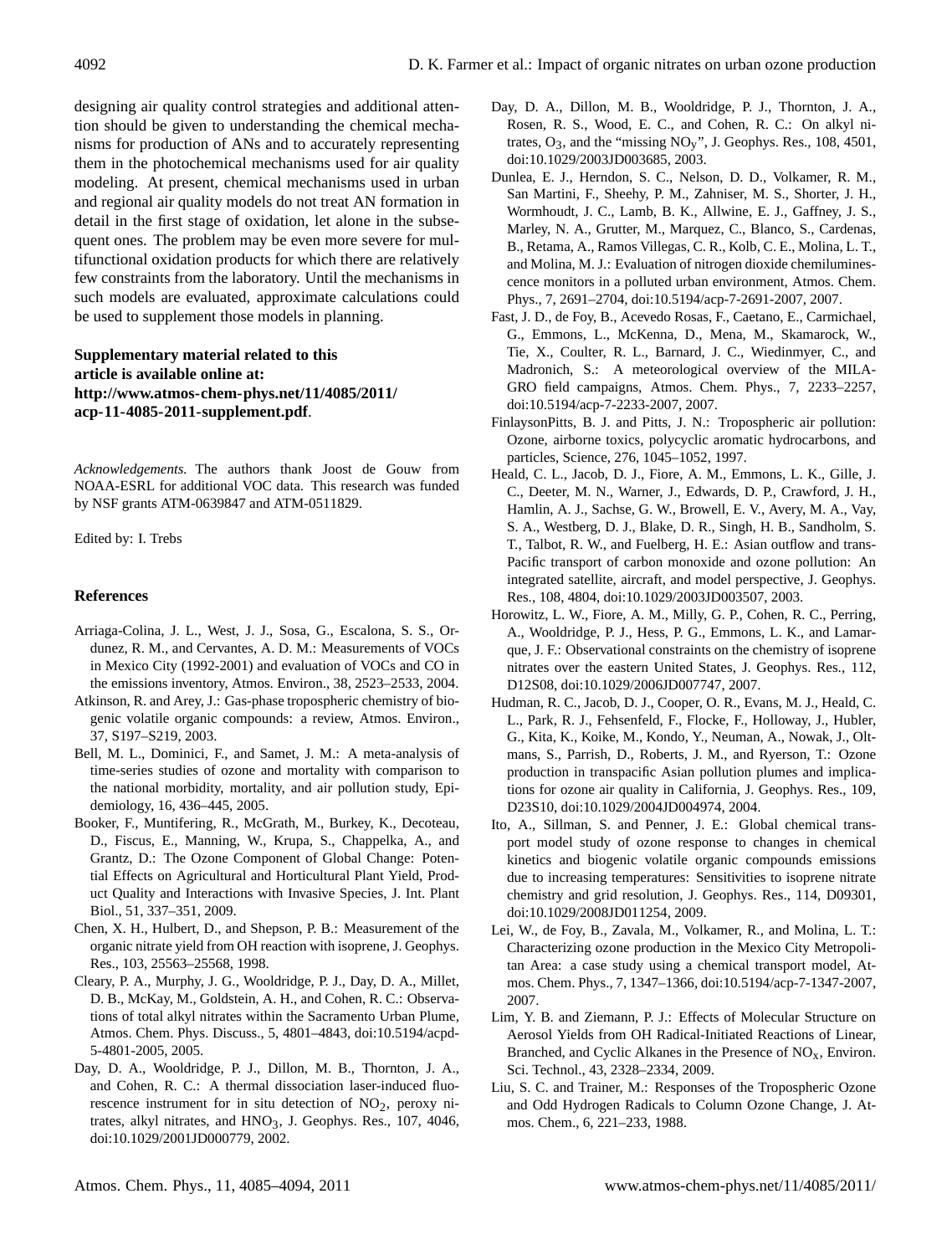- Marley, N. A., Gaffney, J. S., Ramos-Villegas, R., and Cárdenas González, B.: Comparison of measurements of peroxyacyl nitrates and primary carbonaceous aerosol concentrations in Mexico City determined in 1997 and 2003, Atmos. Chem. Phys., 7, 2277–2285, [doi:10.5194/acp-7-2277-2007,](http://dx.doi.org/10.5194/acp-7-2277-2007) 2007.
- Moxim, W. J., Levy, H., and Kasibhatla, P. S.: Simulated global tropospheric PAN: Its transport and impact on  $NO<sub>x</sub>$ , J. Geophys. Res., 101, 12621–12638, 1996.
- Murphy, J. G., Day, D. A., Cleary, P. A., Wooldridge, P. J., Millet, D. B., Goldstein, A. H., and Cohen, R. C.: The weekend effect within and downwind of Sacramento: Part 2. Observational evidence for chemical and dynamical contributions, Atmos. Chem. Phys. Discuss., 6, 11971–12019, [doi:10.5194/acpd-](http://dx.doi.org/10.5194/acpd-6-11971-2006)[6-11971-2006,](http://dx.doi.org/10.5194/acpd-6-11971-2006) 2006.
- Murphy, J. G., Day, D. A., Cleary, P. A., Wooldridge, P. J., Millet, D. B., Goldstein, A. H., and Cohen, R. C.: The weekend effect within and downwind of Sacramento – Part 1: Observations of ozone, nitrogen oxides, and VOC reactivity, Atmos. Chem. Phys., 7, 5327–5339, [doi:10.5194/acp-7-5327-2007,](http://dx.doi.org/10.5194/acp-7-5327-2007) 2007.
- Parrish, D. D., Holloway, J. S., and Fehsenfeld, F. C.: Routine, Continuous Measurement of Carbon-Monoxide with Parts-Per-Billion Precision, Environ. Sci. Technol., 28, 1615–1618, 1994.
- Patchen, A. K., Pennino, M. J., Kiep, A. C., and Elrod, M. J.: Direct kinetics study of the product-forming channels of the reaction of isoprene-derived hydroxyperoxy radicals with NO, Int. J. Chem. Kinet., 39, 353–361, 2007.
- Paulot, F., Crounse, J. D., Kjaergaard, H. G., Kroll, J. H., Seinfeld, J. H., and Wennberg, P. O.: Isoprene photooxidation: new insights into the production of acids and organic nitrates, Atmos. Chem. Phys., 9, 1479–1501, [doi:10.5194/acp-9-1479-2009,](http://dx.doi.org/10.5194/acp-9-1479-2009) 2009.
- Perring, A. E., Bertram, T. H., Wooldridge, P. J., Fried, A., Heikes, B. G., Dibb, J., Crounse, J. D., Wennberg, P. O., Blake, N. J., Blake, D. R., Brune, W. H., Singh, H. B., and Cohen, R. C.: Airborne observations of total  $RONO<sub>2</sub>$ : new constraints on the yield and lifetime of isoprene nitrates, Atmos. Chem. Phys., 9, 1451–1463, [doi:10.5194/acp-9-1451-2009,](http://dx.doi.org/10.5194/acp-9-1451-2009) 2009.
- Perring, A. E., Bertram, T. H., Farmer, D. K., Wooldridge, P. J., Dibb, J., Blake, N. J., Blake, D. R., Singh, H. B., Fuelberg, H., Diskin, G., Sachse, G., and Cohen, R. C.: The production and persistence of  $\Sigma$ RONO<sub>2</sub> in the Mexico City plume, Atmos. Chem. Phys., 10, 7215–7229, doi:10.5194/acp-10-7215-2010, 2010.
- Pickering, K. E., Thompson, A. M., Dickerson, R. R., Luke, W. T., McNamara, D. P., Greenberge, J. P., and Zimmerman, P. R.: Model calculations of tropospheric ozone production potential following observed convective events, J. Geophys. Res., 95, 14049–14062, 1990.
- Robinson, A. L., Donahue, N. M., Shrivastava, M. K., Weitkamp, E. A., Sage, A. M., Grieshop, A. P., Lane, T. E., Pierce, J. R., and Pandis, S. N.: Rethinking organic aerosols: Semivolatile emissions and photochemical aging, Science, 315, 1259–1262, 2007.
- Rollins, A. W., Smith, J. D., Wilson, K. R., and Cohen, R. C.: Real Time In Situ Detection of Organic Nitrates in Atmospheric Aerosols, Environ. Sci. Technol., 44, 5540–5545, 2010.
- Rosen, R. S., Wood, E. C., Wooldridge, P. J., Thornton, J. A., Day, D. A., Kuster, W., Williams, E. J., Jobson, B. T., and Cohen, R. C.: Observations of total alkyl nitrates during Texas Air Quality Study 2000: Implications for  $O_3$  and

alkyl nitrate photochemistry, J. Geophys. Res., 109, D07303, [doi:10.1029/2003JD004227,](http://dx.doi.org/10.1029/2003JD004227) 2004.

- Ryerson, T. B., Williams, E. J., and Fehsenfeld, F. C.: An efficient photolysis system for fast-response  $NO<sub>2</sub>$  measurements, J. Geophys. Res., 105, 26447–26461, 2000.
- Sander, S. P., Finlayson-Pitts, B. J., Friedl, R. R., Golden, D. M., Huie, R. E., Keller-Rudek, H., Kolb, C. E., Kurylo, M. J., Molina, M. J., Moortgat, G. K., Orkin, V. L., Ravishankara, A. R., and Wine, P. H.: Chemical kinetics and photochemical data for use in atmospheric studies, Evaluation Number 15 in JPL Publication 06-2, Jet Propulsion Laboratory, 2006.
- Selin, N. E., Wu, S., Nam, K. M., Reilly, J. M., Paltsev, S., Prinn, R. G., and Webster, M. D.: Global health and economic impacts of future ozone pollution, Environ. Res. Lett., 4, 044014, [doi:10.1088/1748-9326/4/4/044014,](http://dx.doi.org/10.1088/1748-9326/4/4/044014) 2009.
- Shepson, P. B., Anlauf, K. G., Bottenheim, J. W., Wiebe, H. A., Gao, N., Muthuramu, K., and Mackay, G. I.: Alkyl Nitrates and Their Contribution to Reactive Nitrogen at a Rural Site in Ontario (Vol 27a, Pg 749, 1993), Atmos. Environ., 27, 2251–2251, 1993.
- Silverman, R. A. and Ito, K.: Age-related association of fine particles and ozone with severe acute asthma in New York City, Journal of Allergy and Clinical Immunology, 125, 367–373, 2010.
- Singh, H. B. and Hanst, P. L.: Peroxyacetyl Nitrate (Pan) in the Unpolluted Atmosphere – an Important Reservoir for Nitrogen-Oxides, Geophys. Res. Lett., 8, 941–944, 1981.
- Sprengnether, M., Demerjian, K. L., Donahue, N. M., and Anderson, J. G.: Product analysis of the OH oxidation of isoprene and 1,3-butadiene in the presence of NO, J. Geophys. Res., 107, 4268, [doi:10.1029/2001JD000716,](http://dx.doi.org/10.1029/2001JD000716) 2002.
- Stephens, S., Madronich, S., Wu, F., Olson, J. B., Ramos, R., Retama, A., and Muñoz, R.: Weekly patterns of México City's surface concentrations of CO,  $NO<sub>x</sub>$ ,  $PM<sub>10</sub>$  and  $O<sub>3</sub>$  during 1986– 2007, Atmos. Chem. Phys., 8, 5313–5325, [doi:10.5194/acp-8-](http://dx.doi.org/10.5194/acp-8-5313-2008) [5313-2008,](http://dx.doi.org/10.5194/acp-8-5313-2008) 2008.
- Thornton, J. A., Wooldridge, P. J., Cohen, R. C., Martinez, M., Harder, H., Brune, W. H., Williams, E. J., Roberts, J. M., Fehsenfeld, F. C., Hall, S. R., Shetter, R. E., Wert, B. P., and Fried, A.: Ozone production rates as a function of  $NO<sub>x</sub>$  abundances and  $HO<sub>x</sub>$  production rates in the Nashville urban plume, J. Geophys. Res., 107, 4146, [doi:10.1029/2001JD000932,](http://dx.doi.org/10.1029/2001JD000932) 2002.
- Tie, X. X., Madronich, S., Li, G. H., Ying, Z. M., Zhang, R. Y., Garcia, A. R., Lee-Taylor, J., and Liu, Y. B.: Characterizations of chemical oxidants in Mexico City: A regional chemical dynamical model (WRF-Chem) study, Atmos. Environ., 41, 1989–2008, 2007.
- Tuazon, E. C. and Atkinson, R.: A Product Study of the Gas-Phase Reaction of Isoprene with the Oh Radical in the Presence of NOx, Int. J. Chem. Kinet., 22, 1221–1236, 1990.
- Tyndall, G. S., Wallington, T. J., and Ball, J. C.: FTIR product study of the reactions CH3O2+CH3O2 and CH<sub>3</sub>O<sub>2</sub>+O-3, J. Phys. Chem. A, 102, 2547–2554, 1998.
- Wagner, V., Jenkin, M. E., Saunders, S. M., Stanton, J., Wirtz, K, and Pilling, M. J.: Modelling of the photooxidation of toluene: conceptual ideas for validating detailed mechanisms, Atmos. Chem. Phys., 3, 89–106, [doi:10.5194/acp-3-89-2003,](http://dx.doi.org/10.5194/acp-3-89-2003) 2003.
- Warneke, C., de Gouw, J. A., Lovejoy, E. R., Murphy, P. C., Kuster, W. C., and Fall, R.: Development of proton-transfer ion trap-mass spectrometry: On-line detection and identification of volatile organic compounds in air, J. Am. Soc. Mass Spectrom.,